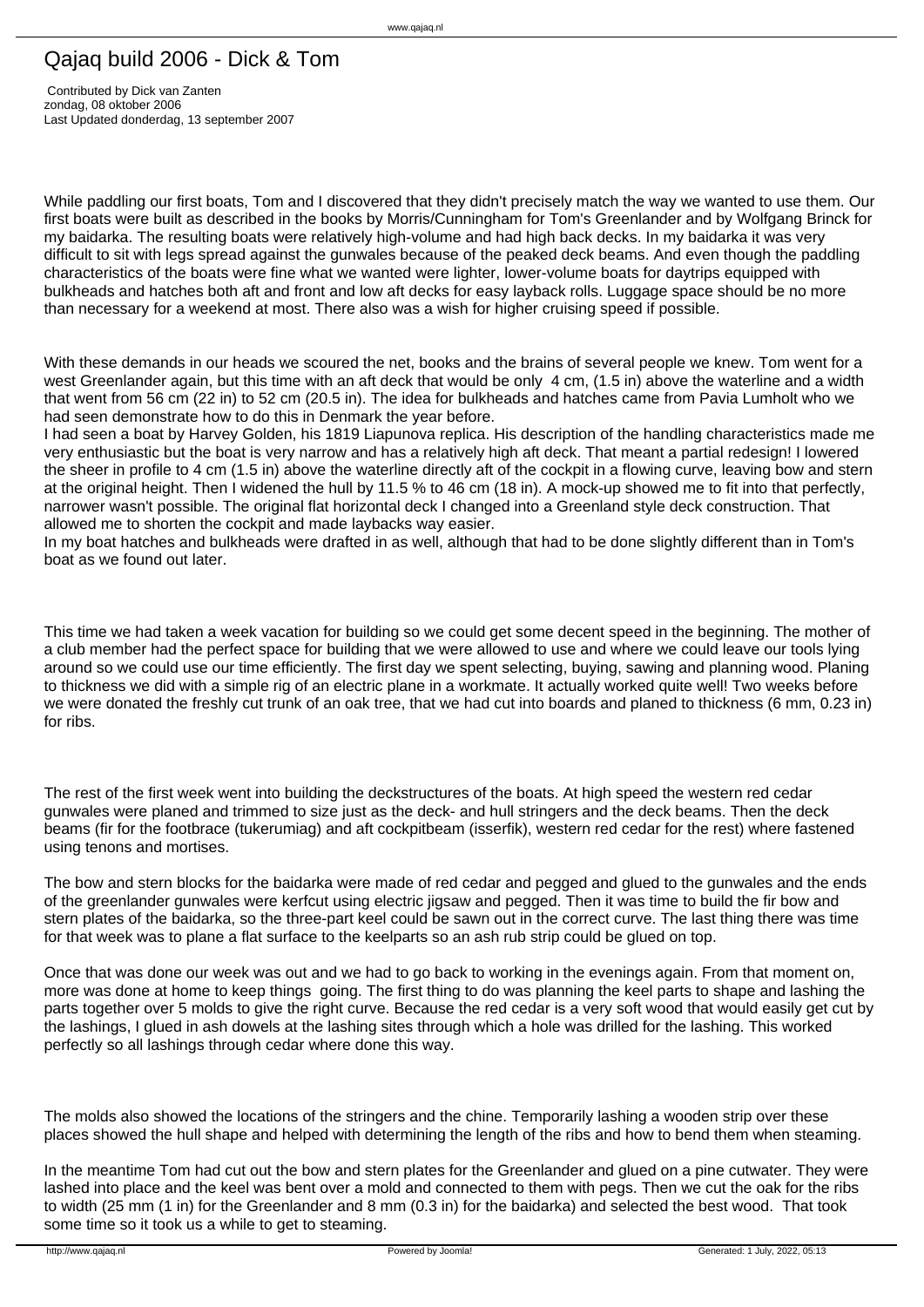We had invited some people over to see the steaming session and (off course) we had some ribs break on us (most of them actually). Tom was having far less problems with the wider ribs of the Greenlander, but it took me three sessions of steaming to get all 42 frames in. At the end I had 2/3 of all ribs break once or twice. Especially in the ends with the tight curves I had a hard time.

The next step was clamping the stringers into place and lashing them to the ribs and keel. That took me a full day, but at the end of the day the clean shape of the hull is visible for the first time! Once that's done we got to making the last two bent deckbeams, the masik and ajaaq. We laminated these from alternating layers of fir and western red cedar over a mold. After the epoxy had hardened they were cleaned up, the faces were planed flat and they were made to a perfect fit and pegged and lashed to the gunwales. We had to take good care to get a good fit with the gunwales while getting the height right as well. Lastly the deckstringers fore and aft were lashed into place.

All parts of the frame were then finished so only the loose cockpit rims still had to be made. They were made at the club in two sessions. We steamed and bent the 4 cm  $(1.5 \text{ in}) \times 1 \text{ cm}$  (0.4 in) rims around the mold we had until at split with a loud crack. Luckily it turned out we could glue it up using epoxy. Toms shorter and far rounder rim didn't give any problems. At home we laminated wooden flanges around the rims Using epoxy resin. That goes rather easily and gives a very strong flange.

Then my rim turned out to be slightly wider than my boat! Because I didn't have any oak left and didn't want to redo it all, I cut out a wedge at the aft end of the rim and reglued with epoxy and bamboo skewers. Sanding the flange and rim took care of the last finishing. Then the rim got trimmed to 2.5 cm (1 in) height and drilled with 2 mm (0.08 in) holes at 1 cm (0.4 in) interval.

Getting on the skin was an adventure in itself. Tom had found some 300 grams (8 oz) cordura at a German firm. When we got the sample, it turned out to have a slightly fuzzy surface. I made a test frame and found that drapeability was good enough. Then took a torch lightly over the surface to get rid of most fibers and coated it using Coelan Boatcoating. It turned out the stuff had to be sanded, which was easy and went quite fast, after which a second and third layer gave a glassy smooth surface. Whe then decided to use this and group-ordered sufficient cloth for 7 boats of which most was for others. If I had known then what followed I would never have ordered this @#\$%\*&! cloth!

Tom and I wanted to dye these boats a nice yellow, so we dyed a testpiece using Dylon which is easily obtained here. That gave a slightly crumpled but even and deep yellow result. Then we dyed the cloth in a washing machine to get the same result, though slightly less deep in colour saturation. The crumpling gave some character to the skin (it remained vaguely visible in colour after being flattened).

Then the sewing of the bulkheads started. It immediately turned out the Pavia's method doesn't work for a baidarka with its multiple stringers. I cut out bulkheads from a piece of cloth that was large enough and made cut-outs around the stringers and keel. Then a long straight strip was folded over the stringers and keel and sewed onto the bulkhead along its contour.

When these bulkheads were put into place we started sewing the skin itself. The cloth was tightened over the hulls and temporarily fastened to the gunwales using pins. Then the bottoms of the bulkheads were stitched to the skin while we could still reach them.

The sewing technique was using a rolled seam as Morris does. That gives a very tight skin by itself while giving a very neat straight seam. In our case the nylon lies used to roll into the seam were fastened to stainless steel rings over which the cloth was sewn. That gave a very stable base for sewing on the hatches afterwards.

Other than in my first boat I decided not to cut the bifid bow open this time but rather sew the cloth over and through the split. Easier and more rugged. Then the cockpit rims were sewn on Greenland style, finishing the sewing.

Then we came to painting…I thought. First thing was to burn of the fuzz, which went well over the first three quarters of the hull. Then the wind blew the flame slightly longer against the cloth and a hole melted into it! Luckily it was in a place where I could reach it through a hatch to sew in a patch. So I cut the hole into a lenticular shape and stitched I a patch.